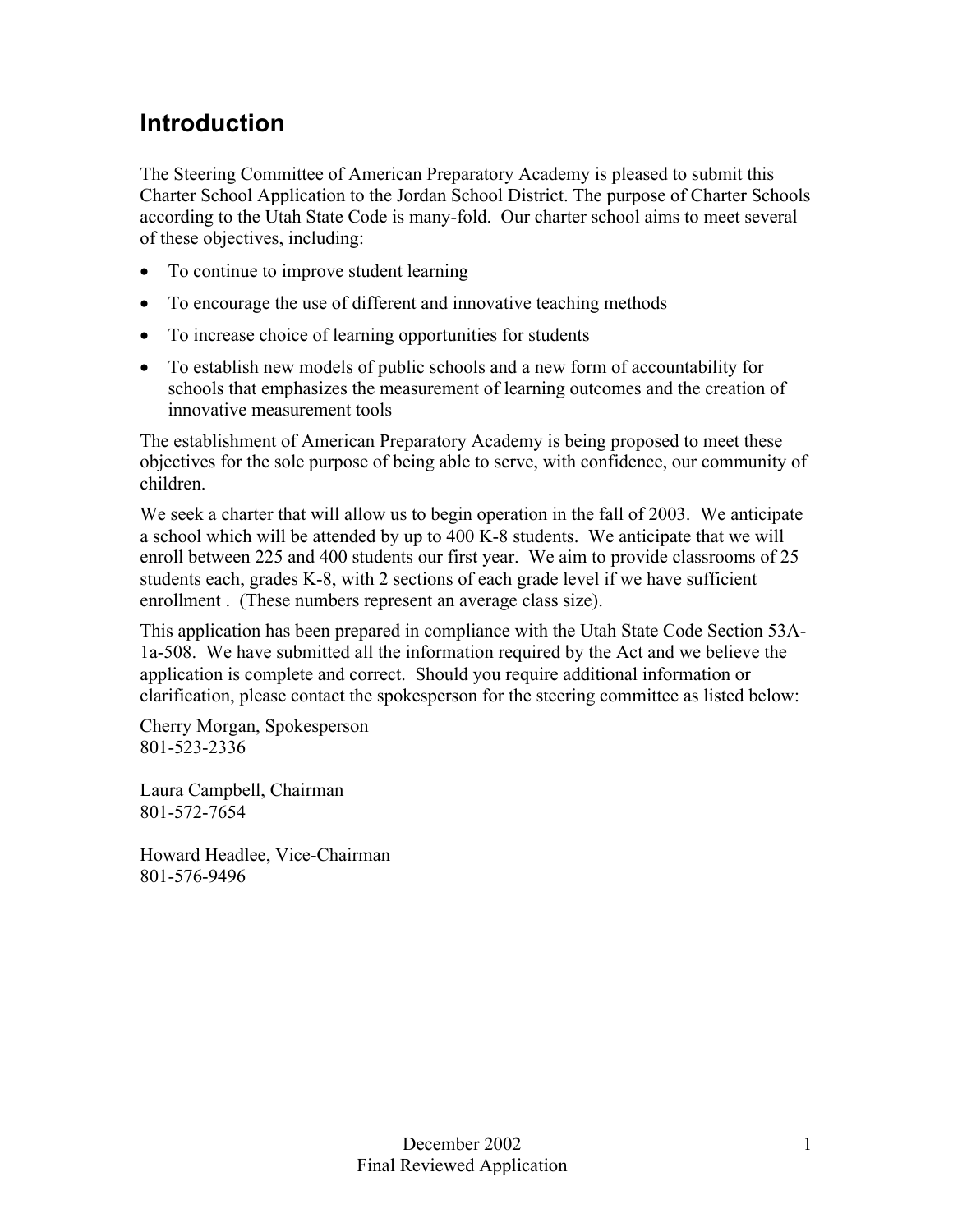### **School Governance**

#### **Governance & Administration**

American Preparatory Academy (APA) will be operated jointly by The APA Governing Board and the (APA) Administration, with final accountability resting with the APA Governing Board.

### **1. Administration**

- 1. Principal
- 2. Assistant Principal/Business Manager
- 3. Curriculum Implementation Specialist CIS-
- 4. School Secretary

General duties are as follows:

1. Principal: Implementation of educational program Staff selection, training, evaluation Curriculum development Student programs School culture Financial management including budget oversight Community Relations

2. Assistant Principal/ Business Manager Human Resource Management – benefits, contracts Bookkeeping, Purchasing, Accounts payable Facility management Communication, newsletters Assessments and Reports Student Academic Records

3. CIS: Implementation of Academic Program, under the direction of the Principal

4. School secretary: Enrollment Attendance Telephones Student Records Health care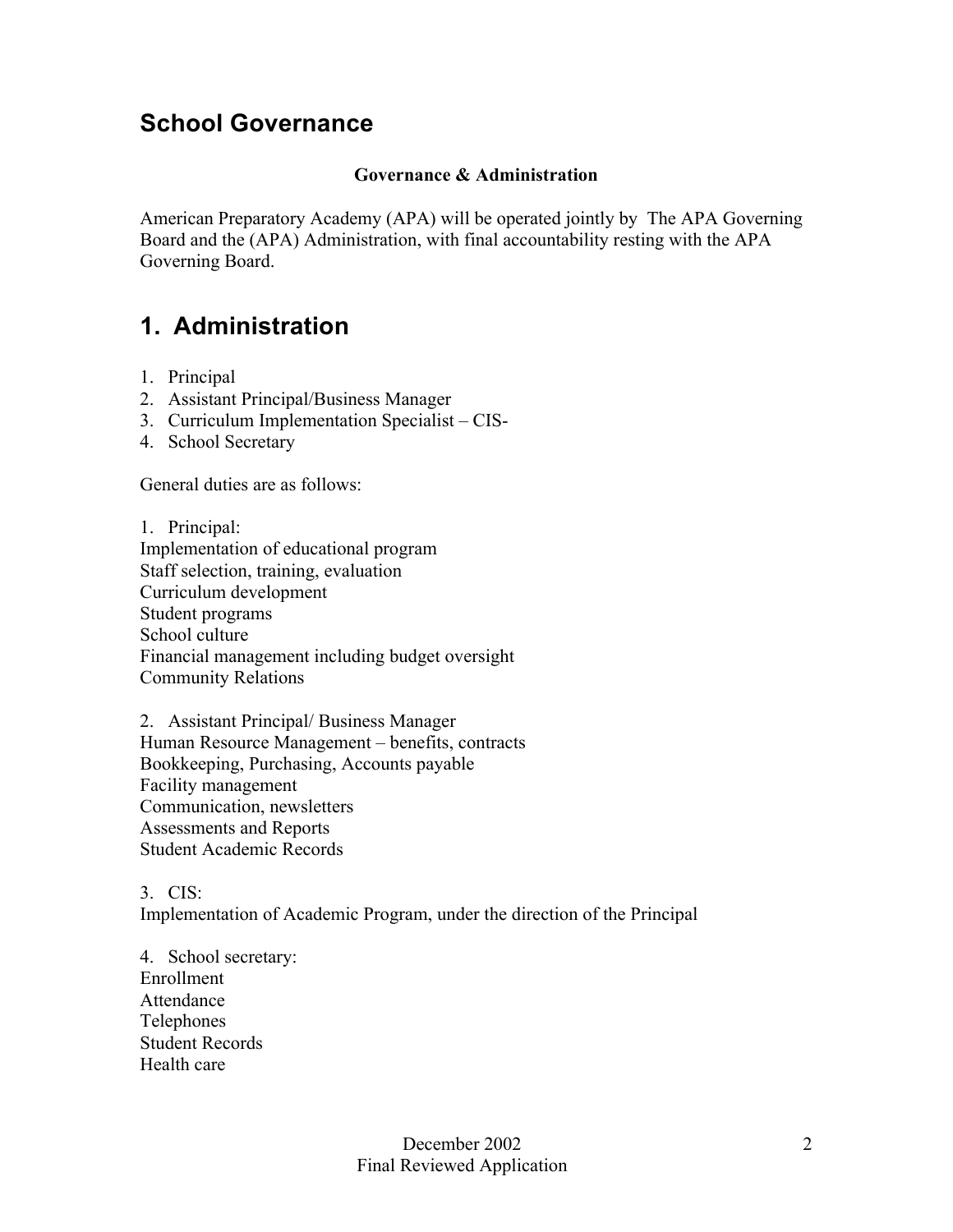### **2. Governing Board**

In order to ensure that the original mission and vision of APA is fulfilled completely and with integrity, the original Governing Board will consist of three members who will all be founding members of the steering committee. Upon approval of the charter application, the Steering Committee will become the Governing Board. The Governing Board may appoint 2 members at their discretion, bringing the maximum number of members to 5. The Governing Board is not compelled to appoint additional members; they may remain at 3. Board members *will* have no terms or term limits. They will serve until they resign or are removed by a majority vote of the Board.

Upon the granting of the charter, an initiating committee will be formed, consisting of interested parents and community members who attend organizational meetings and assist in the start-up of APA. This committee will be dissolved upon formation of a *Parent Teacher Organization*.

The **Governing Board** will elect its own President, Vice-President and Secretary. These positions will be maintained throughout the Board member's term. In the event a Board position becomes available, the Governing Board will publish this information to the parent body and community. Any individual interested in filling the Board position will be invited to apply for consideration. Candidates for Board membership may be nominated by themselves or others. Candidates will be interviewed by the Board, and upon mutual agreement of the candidate and the Board, their name will be placed for consideration. The Governing Board will appoint new board members. There will be no terms or limits on time served, and past board members may nominate themselves for reappointment to the board.

The **charge of the Governing Board** members is to ensure the mission of the school is fully realized and the education programs implemented. Other duties will include:

- Personnel:
	- Approval of staff contracts Evaluation of *Principle*, renewal of contract Oversight of personnel practices
- Academic Oversight:
	- Accountability Committee Assessment Liaison to Administration Reporting to District/State Curriculum Development
- Fiscal Accountability: Approval of Operating and all other Budgets Reporting to District/State Grants/Fundraising

Committees of the Governing Board may also be formed, consisting of a Governing Board member as chair, and volunteers who are appointed by the board, to assist the board in carrying out its work.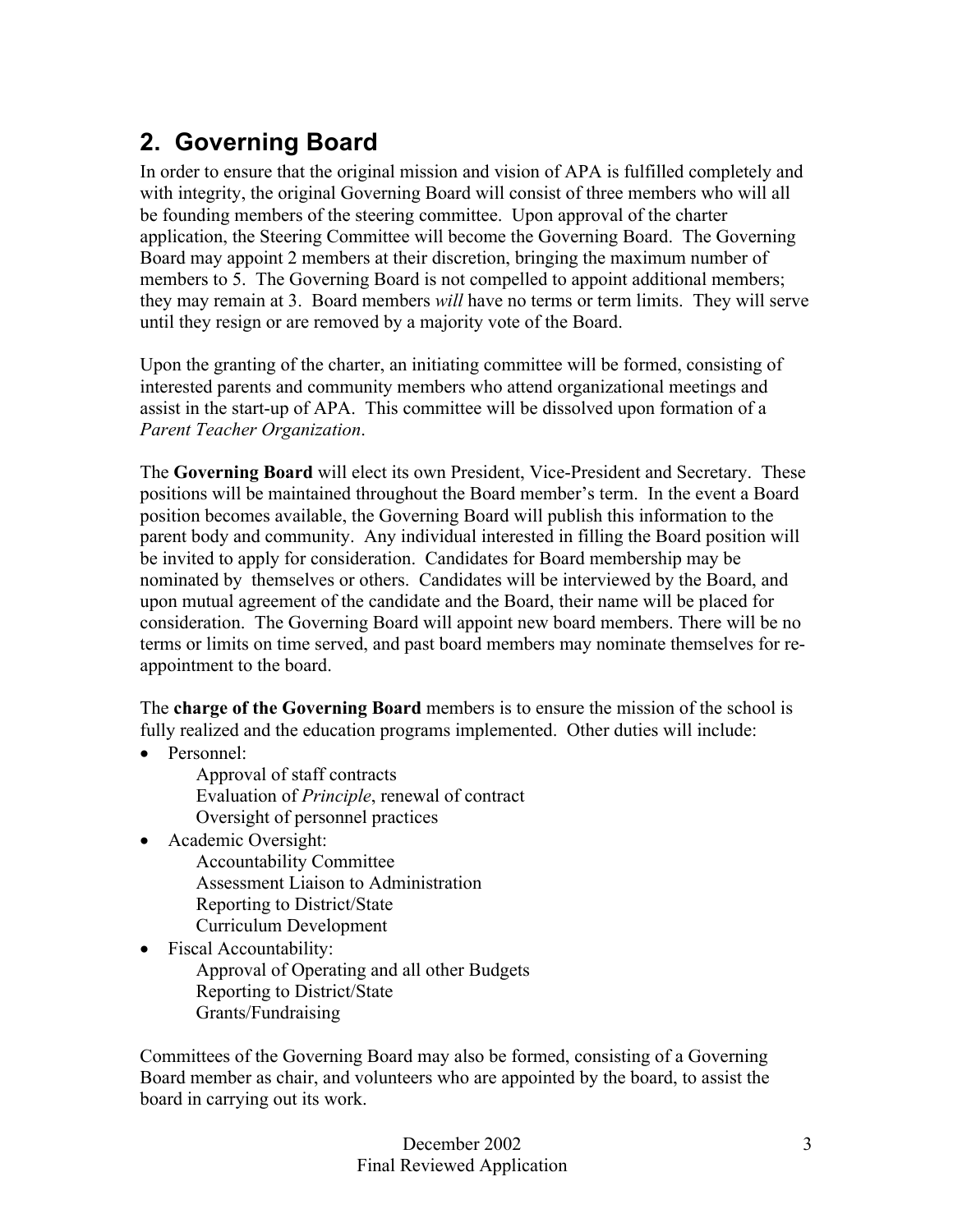An official meeting of the APA Governing Board cannot take place unless a quorum is in attendance.

# **3. Chief Administrative Officer**

The Chief Administrative Officer is the Principal, whose duties are listed above. Qualifications *may* include:

- Management experience, preferably in a K-8 setting
- Curriculum development
- Statistical analysis and assessment experience
- Staff development and training experience
- Classroom teaching experience
- Excellent interpersonal skills
- Rapport with children

# **4. Parental Involvement**

Parents will be involved in many ways at American Preparatory Academy*, examples include:*

- Committees of the governing board will be comprised of parents who will influence the development of policy and provide ongoing policy review.
- Committees of the governing board comprised of parents will participate in an annual academic review, a process of analyzing our academic failures and successes and making recommendations for change to the curriculum and/or methodology of teaching.

# **5. Communication with Parents**

American Preparatory Academy will publish a brochure for all interested parents outlining our program. A weekly newsletter *may* be published when school is in session informing parents about opportunities for involvement in the school. A grievance policy will be developed by the board and published to the staff and parents by the opening of school 2003.

# **6. Complaints**

The parent grievance policy will include instructions for parents or staff who would like to voice a complaint to the administration or to the board. American Preparatory Academy will implement an "open-door" policy, so that our parents and staff know they can bring their complaints to the Principal at any time. If they are not satisfied with the outcome, they may request a meeting with the Principal and the Governing Board where their complaint will be heard. A plan of action will be developed and carried out by the appropriate parties, with a written follow-up to all persons involved.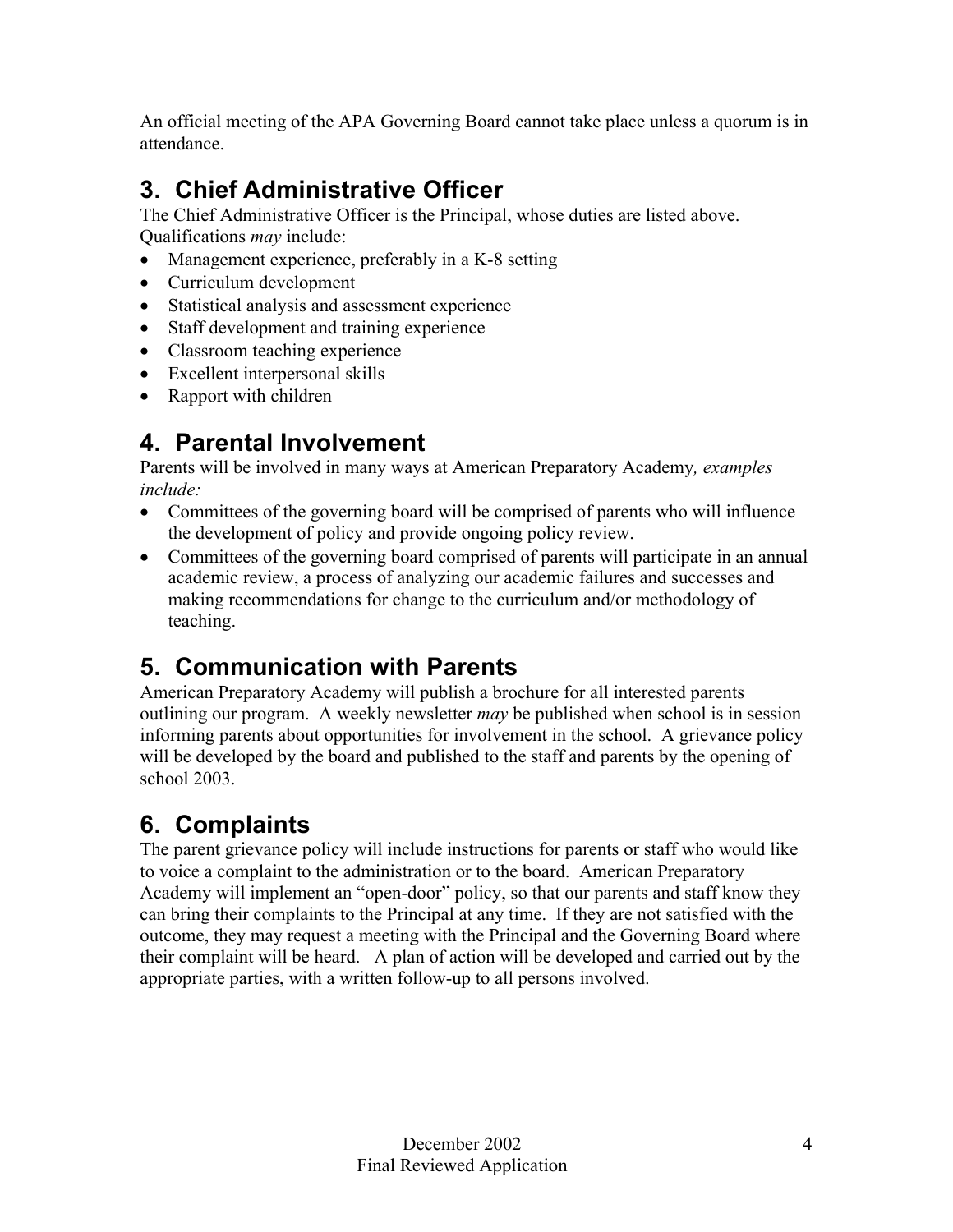### **Students**

## **1. Notification**

Potential students and their families will be notified of the opportunity to attend APA in newspaper advertisements, flyers at strategic locations within the community, and by district personnel responding to parental inquiries of choice within the district.

Informational meetings will be *held and open to the public*, to instruct parents on the procedure for enrolling their child at APA.

### **2. Selection**

Initial enrollment of students at American Preparatory Academy will be made on a firstcome, first-served basis. A "Letter of Intent" to enroll the student(s) must be signed by a parent or guardian and submitted for student(s) in each family. Letter of Intent forms may be obtained from American Preparatory Academy after its date of opening, and before that date, from Initiating Committee members or Governing Board members. Letters received will be marked with the date and time of day received.

When classes are full, Letters of Intent will continue to be received, and any openings will be filled by random drawing.

Students, once enrolled in American Preparatory Academy, will be given the opportunity to re-enroll for the following school year before new students are considered. After current students have been offered enrollment, priority will be given to siblings of students and children of staff members. All other enrollees will be selected by random drawing.

Parents may mail or hand deliver their Letter of Intent to any Steering Committee member, or to the school office.

Students will be admitted on a first-come, first-served basis, with a few priority exceptions:

Students of founders and initiating committee members Students of teachers or staff members Siblings of enrolled students

The previous three categories of students will receive priority enrollment.

APA does not discriminate in its enrollment policy. We are not seeking a special population for our school.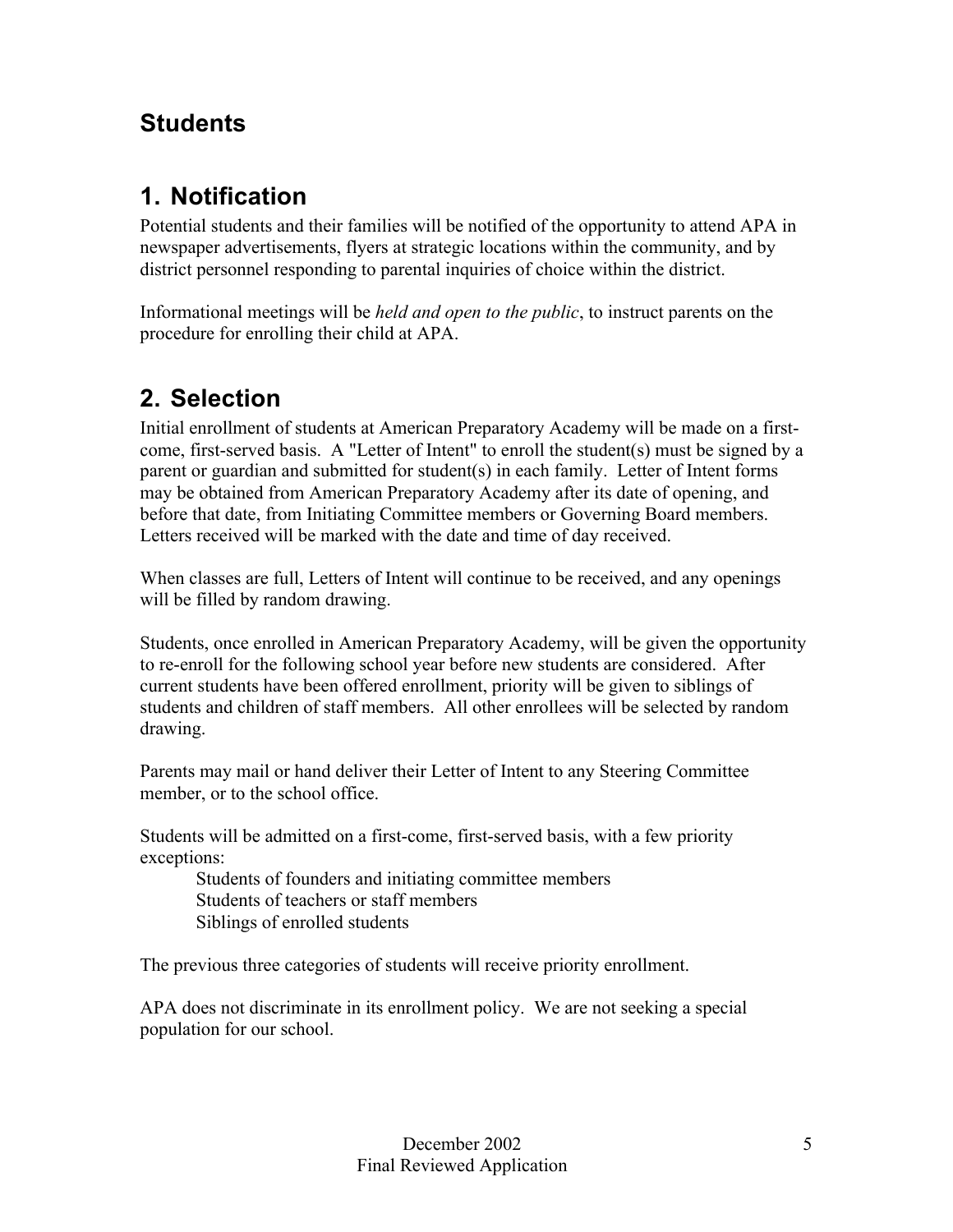## **3. Standards**

Conduct standards will be developed which will meet or exceed those of the school district wherein we reside. These standards will be communicated to our students and parents in the Student/Parent Handbook, which will be distributed each year to each student.

Dress standards will include a dress code. This code will be established before enrollment begins, and distributed to all parents who apply for admission for their child.

Performance standards will be established in the form of academic goals, and will be communicated to our parents in the Student/Parent Handbook.

## **4. Dismissal** *(suspension and expulsion)*

Dismissal procedures and processes will be in accordance with those published by the school district wherein we reside. All applicable statutes regarding due process will be upheld in our practices regarding dismissal.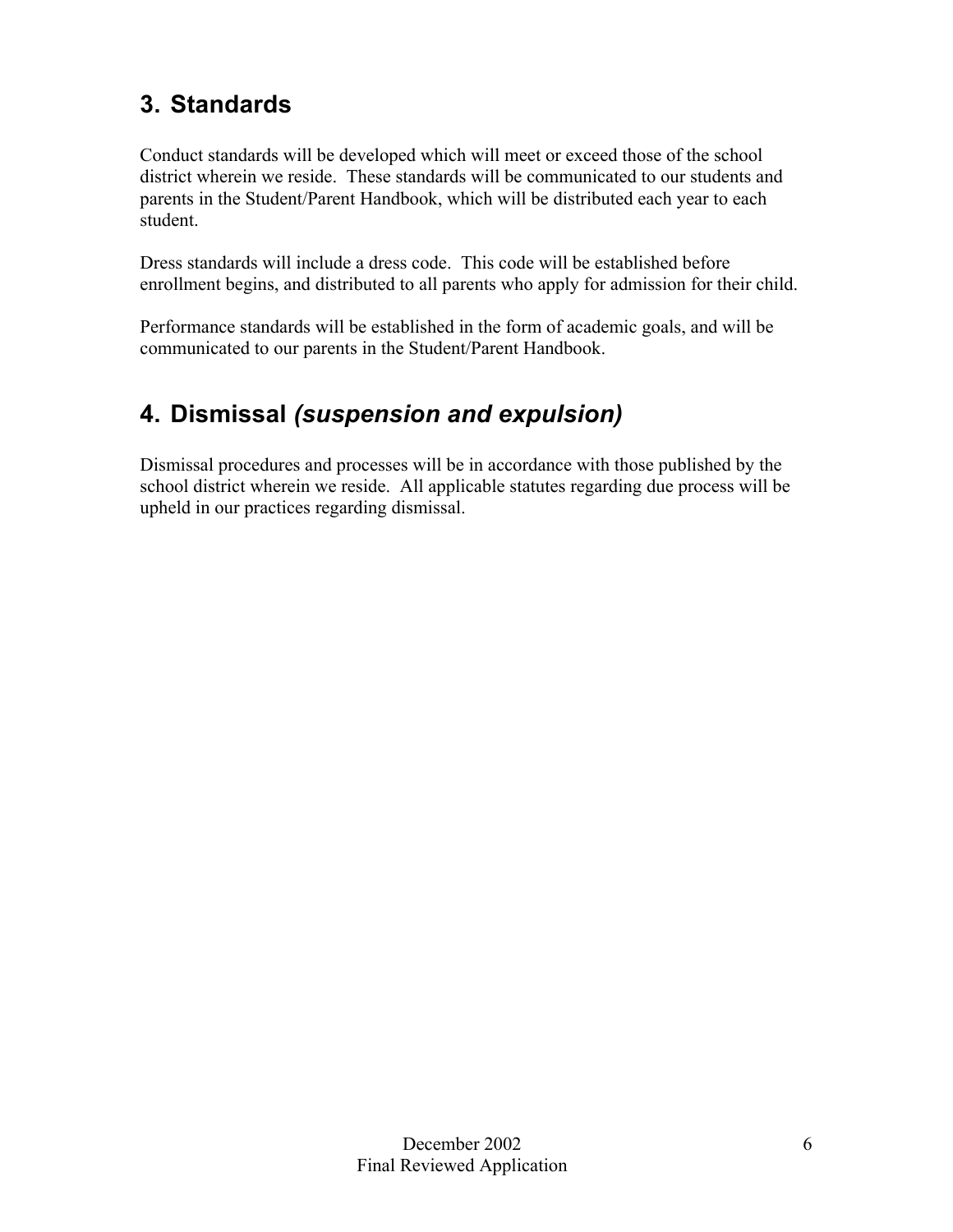### **Staff**

### **1. Screening and Selection**

American Preparatory Academy will adopt employment policies that will enable us to attract and maintain a high-quality, professional instructional and support staff.

*All compensated employees* of American Preparatory Academy shall be considered "atwill" employees, subject to all applicable waivers. American Preparatory Academy will select its personnel directly, and in compliance with all federal and state rules and regulations.

The Governing Board of American Preparatory Academy shall have responsibility for the employment, supervision and evaluation of all employees, but may delegate, at its discretion, such responsibility to the Principal. The Governing Board shall have the responsibility for the supervision and evaluation of the Principal.

#### *The APA governing board will establish compensation and benefits for all employees*.

The Governing Board will hire the Principal utilizing a process of notification to qualified individuals. Candidates will submit resumes, and those that have the desired qualifications will be interviewed. The board will determine the best candidate and the Principal will be hired.

The Principal will conduct a search for an Assistant Principal and Curriculum Implementation Specialist. The Board and the Principal will conduct an analysis of submitted resumes and will invite candidates to be interviewed. The Board and the Principal will together make the determination of the best candidate for each position and the positions will be filled.

The Principal, Assistant Principal, CIS and 2 board members will then make up the Human Resource Committee. A search for qualified teachers and instructors will be made, and the committee will interview each candidate. Hiring decisions will be made by the HR Committee.

American Preparatory Academy affirms that it shall not discriminate against any employee on the basis of race, creed, color, gender, national origin, religion, ancestry, age or disability in its recruitment, selection, training, utilization, termination or other employment-related activities.

A background and security check on all applicants will be made in accordance with the policies of the district wherein APA resides and the laws of the state in which we operate.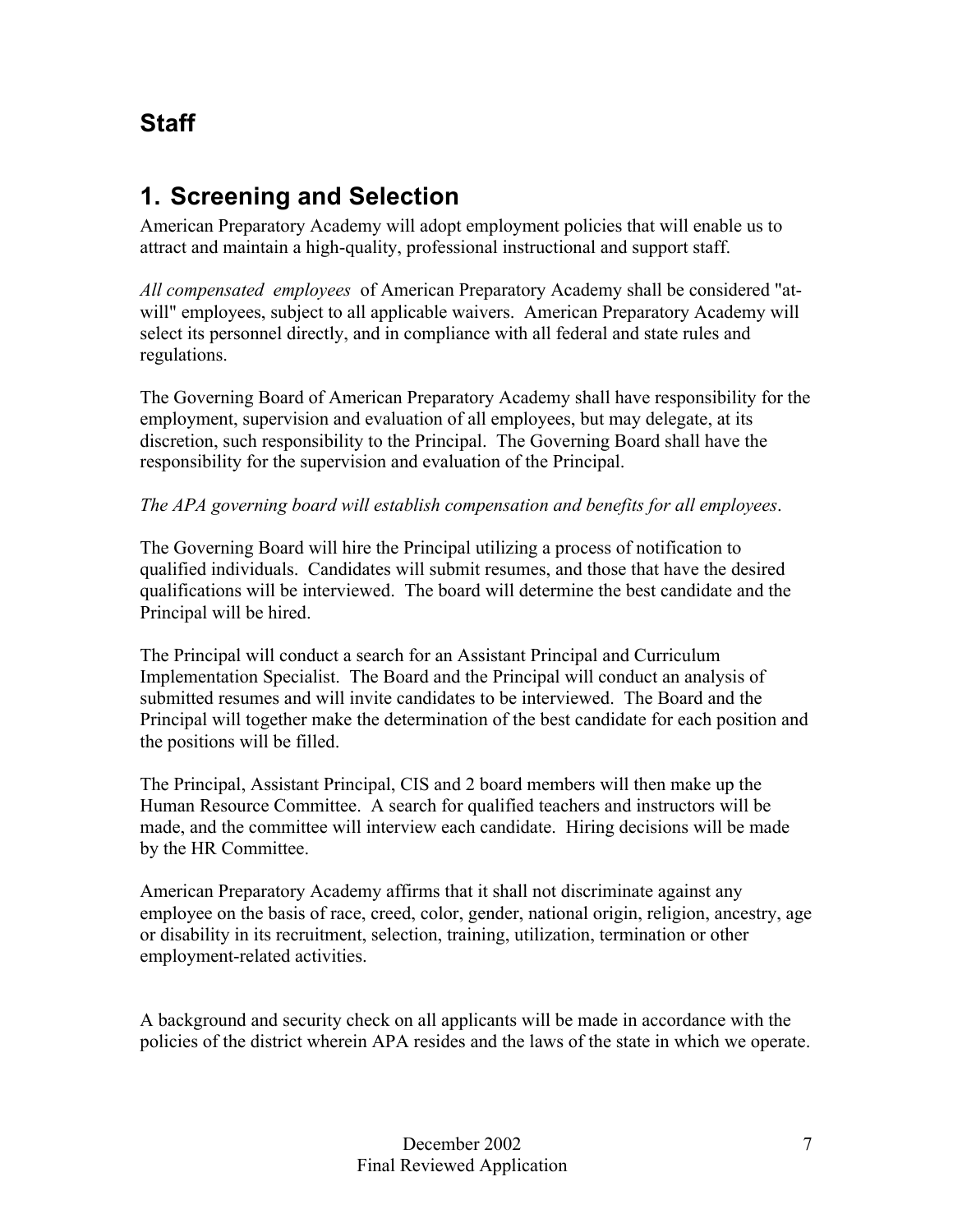## **2. Qualifications**

American Preparatory Academy will hire teachers according to Utah State Statute requirements for public school teachers. All teachers hired by American Preparatory Academy will have sufficient breadth of knowledge of subject area, training in teaching or related areas, experience in instruction, or demonstrated ability as the Principal and Governing Board deem necessary for him or her to effectively perform the duties of a teacher, and promote the mission of the school. Aligned educational philosophy and enthusiasm for teaching will be important qualities American Preparatory Academy will be seeking in its teachers. Teachers will be encouraged to pursue education that will enable them to more effectively fulfill their duties, including certification and alternative certification programs a*s required by law*.

Desired Qualifications of Teachers: Certification in one of the United States, or demonstrated proficiency in teaching APA curriculum, as well as the ability to complete certification requirements in the state of Utah in the time period prescribed by law.

Instructors and Specialists: Completion of Direct Instruction training course and/or experience in teaching Direct Instruction curriculum where applicable. *Bachelors Degrees for all positions at APA are preferred.* Specialists must provide evidence of competency in their area of expertise and complete staff training and inservices.

## **3. Staffing Patterns**

American Preparatory Academy has a target class size of 25 students. Each class will have 1 teacher and *may have* 1 instructor in grades K-6. Classes will be self-contained, except that students will be grouped according to achievement for the instruction of math, reading and spelling in grades K-5. These subjects will be taught at the same time to all students to allow students to move across grade levels if necessary to receive instruction at their appropriate level in these subject areas. Groups will be targeted at 8-12 students. Groups will be taught by teachers and assisted by instructors. Groups will be "fluid", meaning they will change as student achievement dictates. Instructors will act as assistants to the teachers in the classroom as well as other specific duties.

*Grades 7 and 8 will be staffed according to need , insuring all state instructional standards are met..*

## **4. Teaching Schedule**

*All staff members will attend pre-service in August.* 

*Students will be dismissed at 1:45 p.m. one day a week to allow teachers to conduct team meetings, attend in-service and staff meetings, and conference with parents. Formal parent teacher conference will be held at least twice a year. Students will attend school 180 days and receive 990 hours of instruction as required by state law.*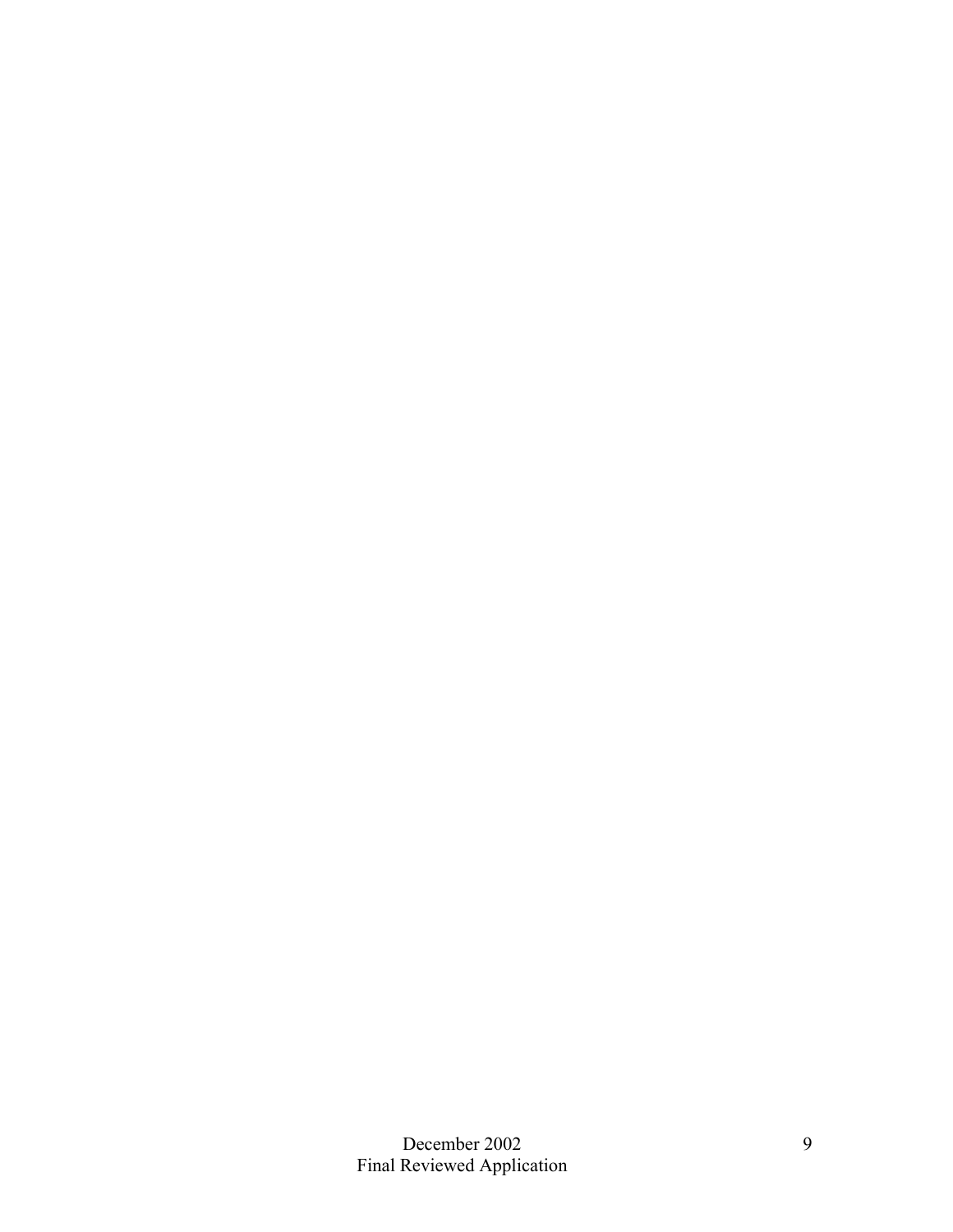### **Curriculum and Instruction**

### **1. Purpose**

### *Mission Statement*

To provide an orderly, safe and nurturing learning environment wherein content-rich, efficient curriculum and research-based instructional methodologies are utilized to ensure that every student achieves academic success and develops good character based on concrete measurements.

### *Philosophy Statement*

Student academic achievement is the primary goal of American Preparatory Academy. We believe that only when students master fundamentals, and are fluent in the basic foundational knowledge of the major disciplines can they move on to effectively express their knowledge and master higher-level skills.

Therefore, the foundation of our instruction will focus on mastery of fundamentals. We define mastery as the ability to demonstrate knowledge and skills repeatedly and accurately. This requires repeated instruction in the subject matter, increasing degree of challenge and considerable practice. As our students master the fundamentals, our instruction will focus on sequential building of conceptual knowledge and promoting independent expression of knowledge. Finally, our instruction will focus on individual internalization of conceptual knowledge, expressed in extensive written work and verbal presentation, preparing our students for advanced study at the high school level.

These levels of instruction and knowledge attainment follow the classical education model of the Trivium – grammar, logic and rhetoric. American Preparatory Academy respects this well-founded, proven educational model and uses it in selecting and implementing the school's curriculum.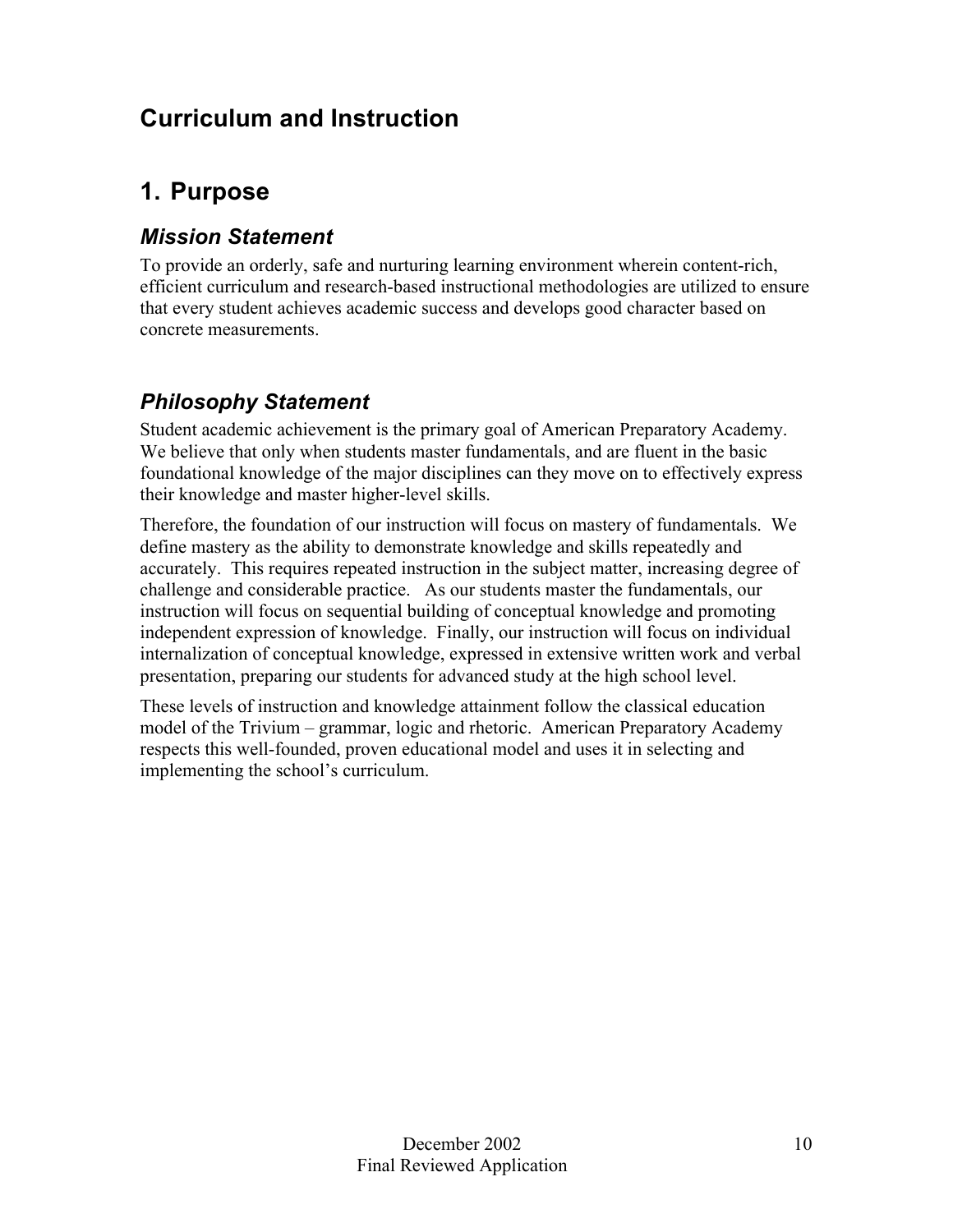### *School Vision*

To provide a safe, fun, nurturing learning environment that utilizes research-based, efficient curriculum and proven instructional methodologies to ensure that EVERY CHILD achieves academic success and develops good character based on concrete measurements.

#### I. Safe: (for students and families)

a. Physically – American Preparatory Academy will provide a safe physical

environment in keeping with all applicable federal, state and local health and safety

regulations.

- b. Emotionally
- Positive communication will be used by all staff, at all times
- Positive communication will be taught in a concrete manner to students
- Positive communication will be modeled for families, and taught through regular, written communication and frequent informal gatherings and parent's meetings.

#### II. Fun:

- Culture of inclusiveness, kindness, teamwork, and identity
- Weekly assemblies to regularly allow students opportunities to "show what they know!" and recognize outstanding efforts and behavior
- Extra-curricular activities will be an extension of our programs
	- music programs and talent showcases
	- plays
	- recitations
	- chess club (upper grades)
	- science club
	- service club

III. Nurturing:

- Each staff member will be hired only after answering a battery of questions that demonstrates his/her fundamental philosophy of "the worth of a child" as outlined by personnel policy
- Staff in-service on "the worth of each child" and positive discipline techniques will be held regularly both on a group basis and as individual needs dictate
- CHAMPS classroom management will be fully implemented

IV. Learning:

• Every aspect of the student's experience from the moment they enter the school door will confirm to them that "this is a learning place!" This will include what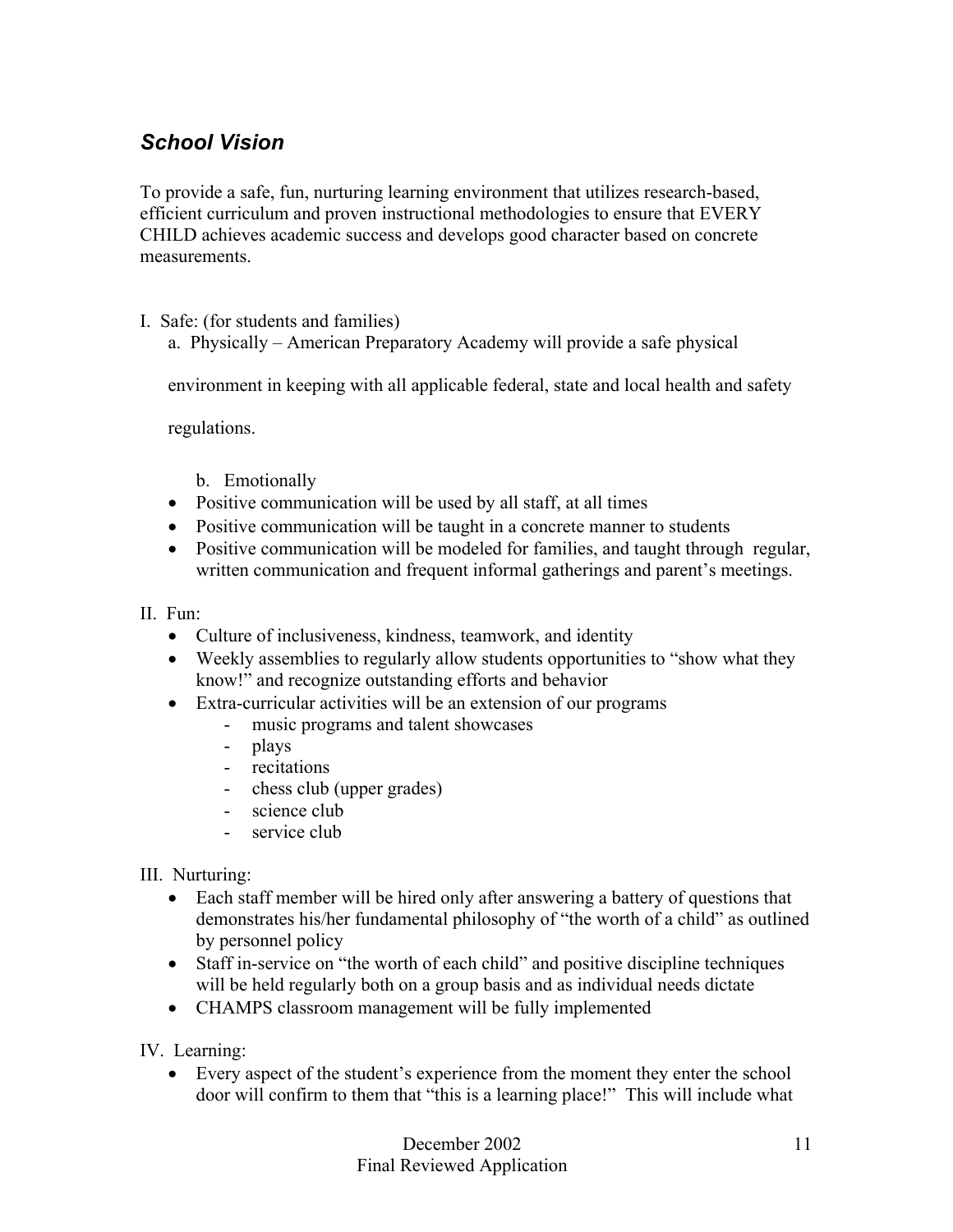they see on the walls and the actions and words they hear from staff and other students.

- Asking of thoughtful questions will be encouraged and rewarded.
- Each child will internalize the concept "I am a great learner" as they become part of the school culture.
- Staff will demonstrate to all students that we are ALL learners, even the adults! Staff will model the learning process, confirming to students that learning never ends.

### **2. Curriculum**

Research-based curriculum and methodologies:

- American Preparatory Academy will utilize Direct Instruction Reading Mastery, Connecting Math Concepts, and Spelling Mastery, and may utilize other Direct Instruction programs. Saxon Math and Open Court reading will be used in the upper grades. CHAMPS program will be used for classroom and school-wide behavior management. The Core Knowledge Curriculum will be implemented in the fullest possible manner as determined by the Principal and Governing Board. Precision Teaching techniques may be employed, as well as supplemental math programs as needed. The Shurley method of English will be taught in all grades. Monart drawing may be the art curriculum.
- A requirement of all curriculum is that it be research-based and field tested, or based on evidenced-based pedagogical theory**.** Mastery of delivery, then innovation**,** will be encouraged within the parameters of the chosen curricula and methodologies.
- American Preparatory Academy will utilize achievement grouping in the teaching of reading, spelling and math through grade 4. Some grade 5 students will also participate. These "fluid groups" will be composed of approximately 8-12 students, with ongoing assessment to ensure proper placement of each student.
- In a general sense, American Preparatory Academy will follow the classical education model of the Trivium – respecting the grammar, logic and rhetorical phases of learning and applying those principles in our classroom teaching to ensure our students are progressing through those stages appropriately.

American Preparatory Academy is different from other educational entities currently available in that it offers Direct Instruction and The Core Knowledge Series as its curriculum.

American Preparatory Academy has aligned its curriculum with Core Knowledge (see Section 2) to ensure the state core curriculum is covered in our instructional program. A detailed curriculum outline is attached in Section 2. In addition*, our goal is to continue* this alignment to include each specific curricular piece (the programs we use to teach the Core and state standards will each be placed on the alignment spreadsheet) *on an ongoing basis..*

A detailed curriculum outline is attached.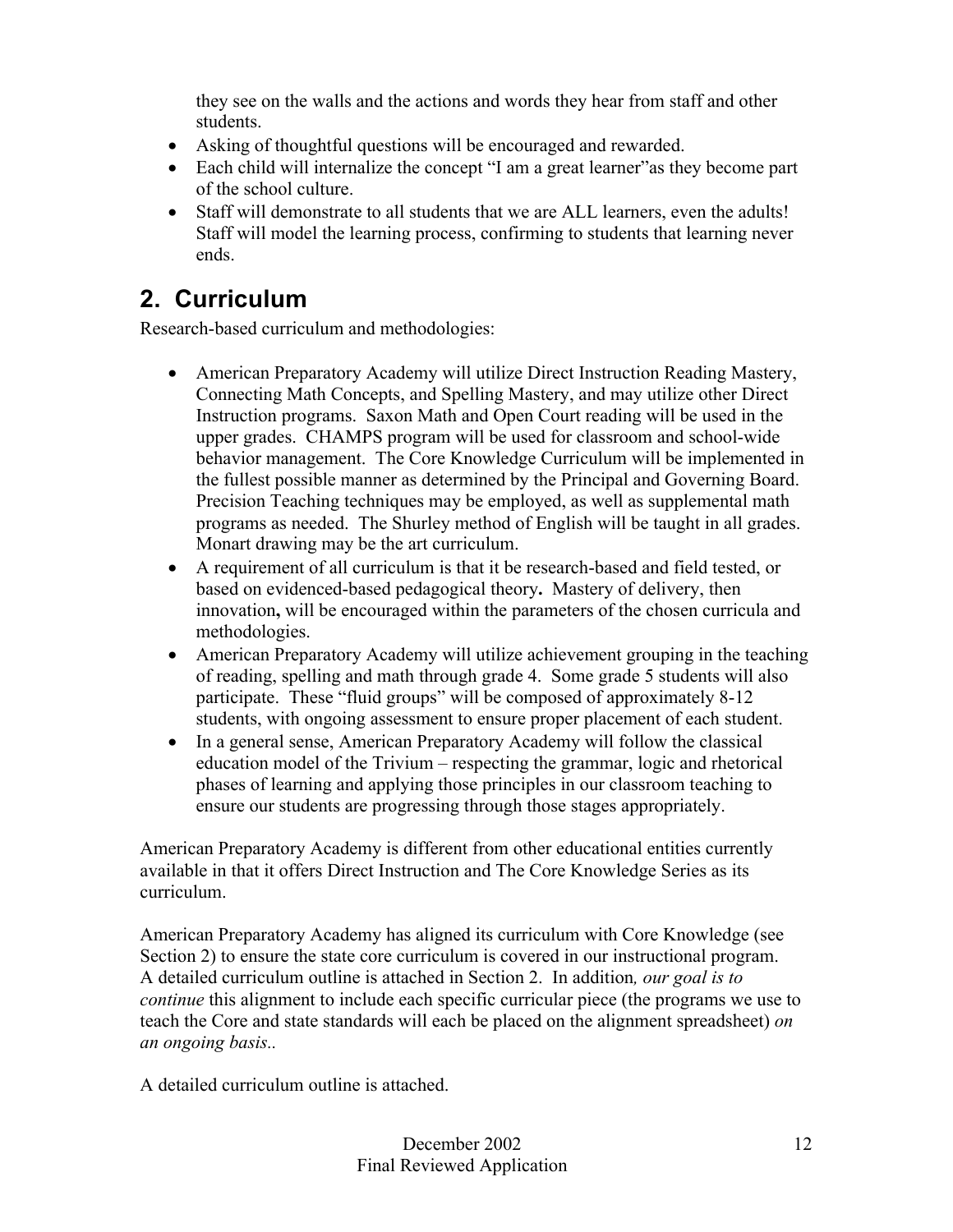## **3. Calendar**

*American Preparatory Academy's Calendar plans to closely follow the General School* Year Calendar of the Jordan School District.

School will begin each day at 8:15 a.m. and end at 3:15 p.m.,. *There will be one short day during the week*.

## **4. Extracurricular Activities**

*APA may* offer extracurricular activities for our students. These activities will be determined by the interests of our students and their families. A school choir may be formed. Instrumental music may be offered as a before or after-school program. APA will work with local schools to develop a plan for our students to participate in extracurricular activities not offered at our school.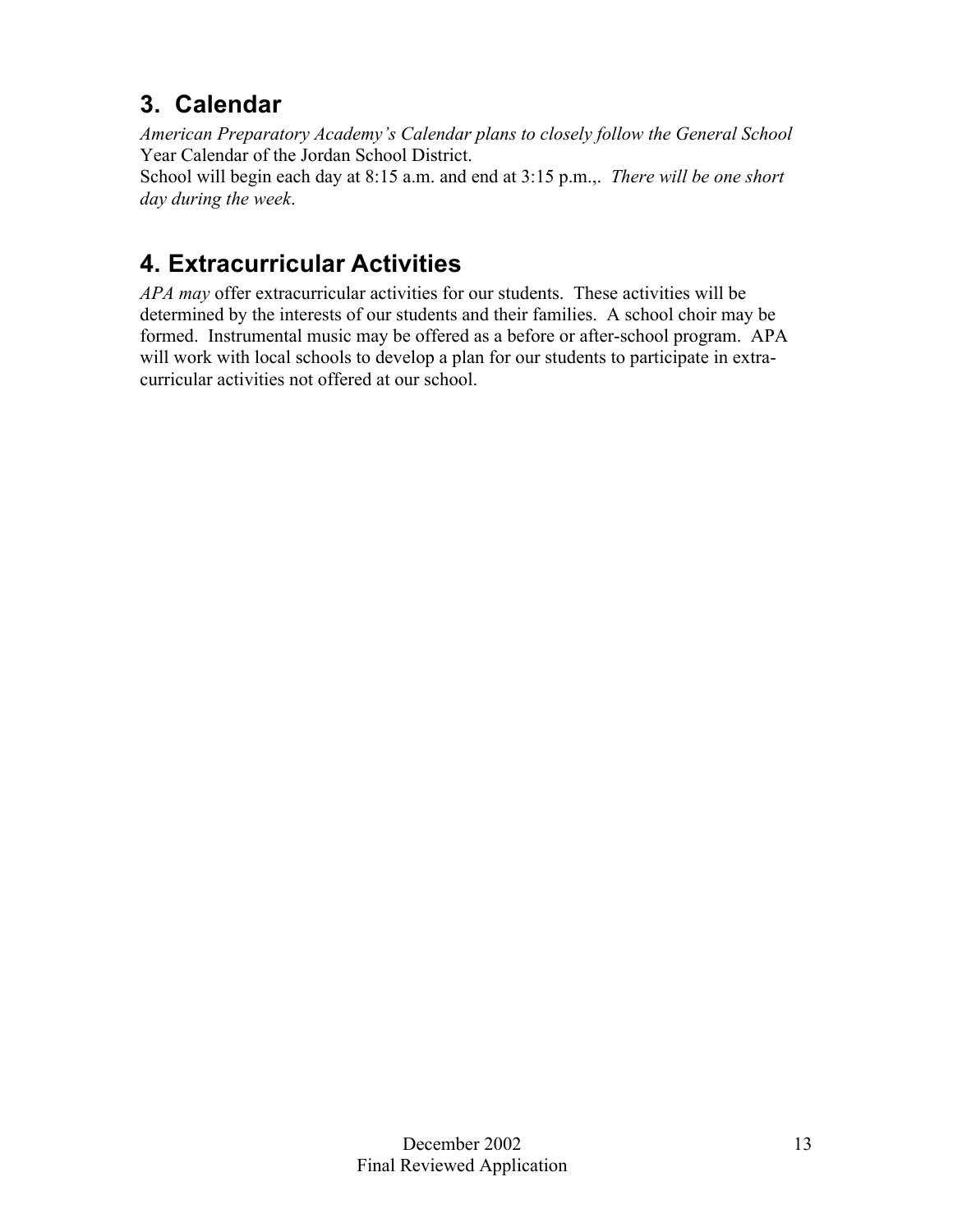## **Student Assessment**

### **1. Instruments and Procedures**

In addition to participating in the SAT 9 and CRT *testing according to the state schedule*, *APA may* conduct frequent assessments of our students. We will conduct pre-testing of all our students in our start-up year so that we may accurately assess progress at years' end. The particular instrument we will use has not been determined, but a national normreferenced test will be utilized to achieve this purpose. In subsequent years, all new incoming students *may* be assessed by pre-test.

Direct Instruction has built-in assessments that allow us to accurately place our students in the appropriate instructional group. These assessments are frequent and thorough. Core Knowledge also has developed a series of criterion-referenced tests we may choose to administer depending on our budget in year one of operation.

### **2. Reporting and use**

Parents will be informed in writing of all major assessment results (SAT 9, CRT). Copies of results will be given to parents, and conferences scheduled as needed to review those results. Each year, an academic review will be conducted by a committee of the governing board created for this purpose. The principal, assistant principal, CIS, governing board members and other committee members (parents and teachers) will conduct a thorough review of all assessment data, and will make recommendations to the governing board for changes in the instructional program based on those results.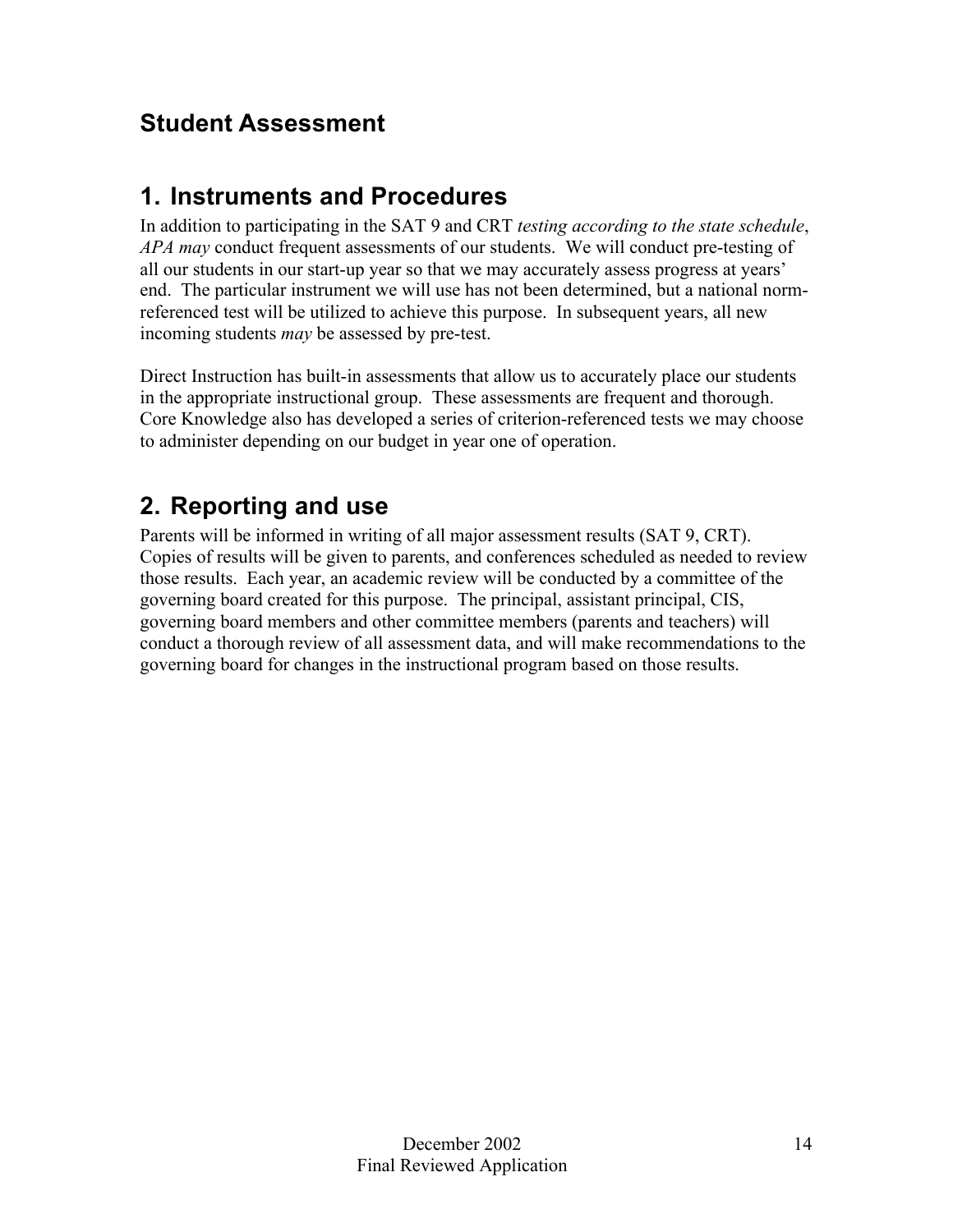### **Finances and Reporting**

### **1. Start-Up Funds**

*State and federal funds will be sought from the USOE, and other funds from private sources. Expenditures that could be made from these funds are as follows:*

- curriculum costs
- Facility build-out
- Facility furnishings desks, equipment, computers

### **2. Revenues and Expenditures**

See attached *estimates*

### **3. Accounting Policies and Procedures**

The Principal is responsible for proper control and oversight of all expenditures. The *Principal and a designated governing board member will be joint signatories on the* school bank account. An independent annual accounting audit will be conducted and results will be published to the local school district.

*APA budget and fiscal year will run concurrently from July 1st to June 30th. The governing board will review all revenue and expenditures on a monthly basis*.

The Assistant Principal will be the school bookkeeper, and will be responsible for accounts receivable and accounts payable. He/she will submit monthly financial reports to the Principal and Governing Board, including an Income Statement, Balance Sheet and General Ledger. These documents will be available for review by the school district at any time.

### **4. Insurance**

*APA will maintain liability insurance as required by law or district policy and may contract through Utah State Risk Management*.

### **5. Fees**

APA intends to collect fees as does the school district wherein we are chartered. We may collect less fees, but will never collect more and will comply with state law and regulations governing school fees and fee waivers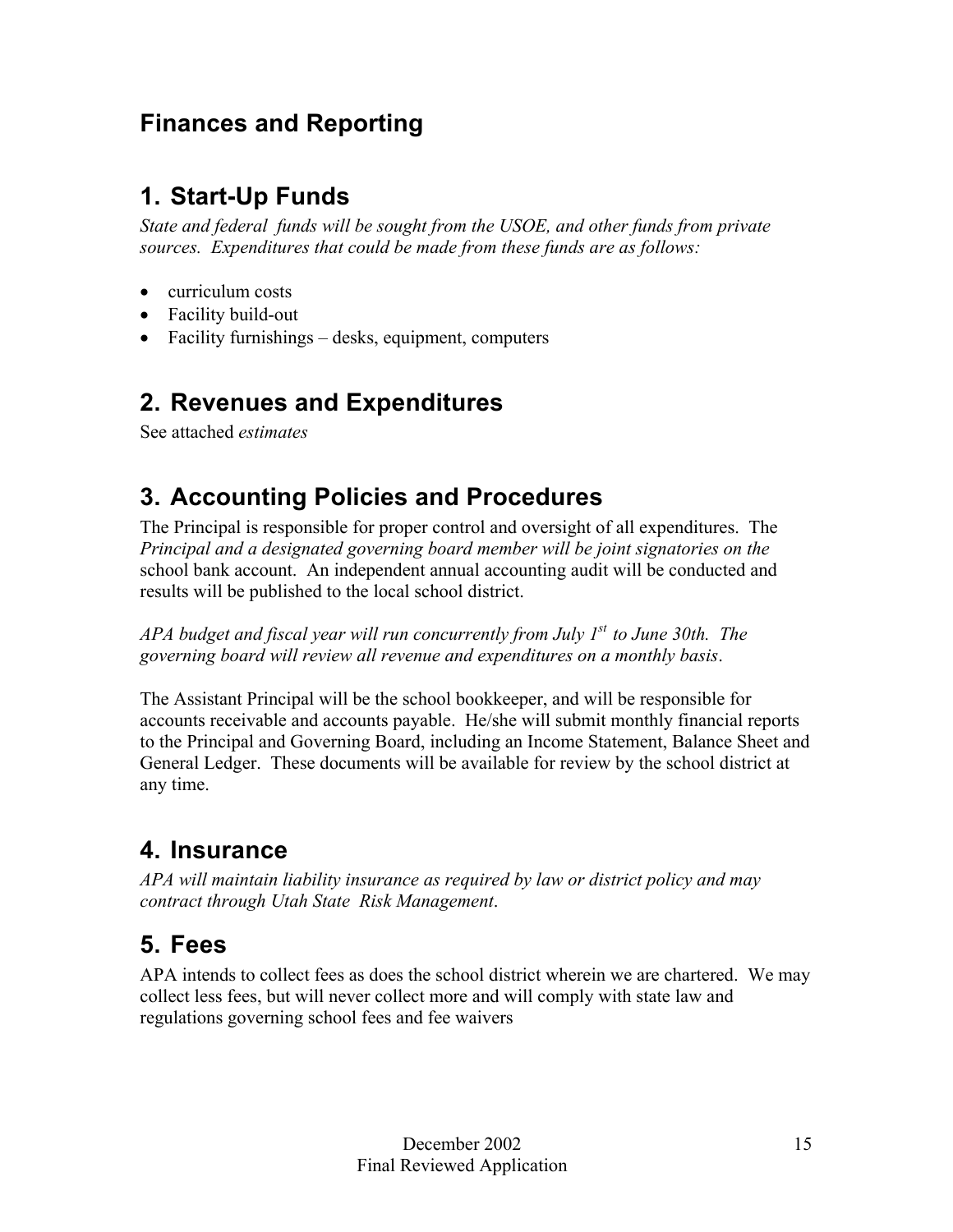APA will have a dress code that will require parents to purchase clothing that is within our policy. This information will be given to all parents who wish to enroll their children in our school at the time they place their child's name on our list. The purpose of our dress code is to minimize classroom distractions, and we will accomplish that goal at the least cost to our parents as possible. The type of uniform we are considering has been shown to actually save parents money as opposed to costing them more than they would spend on non-uniform school clothing.

### **6. Responsibility**

The Assistant Principal will prepare monthly financial reports and submit them to the Principal. The Principal will present these to the governing board at least monthly. These reports will be made available to the school district for their review at any time.

A yearly independent audit will be conducted and results reported to the governing board, with review by the school district at their request.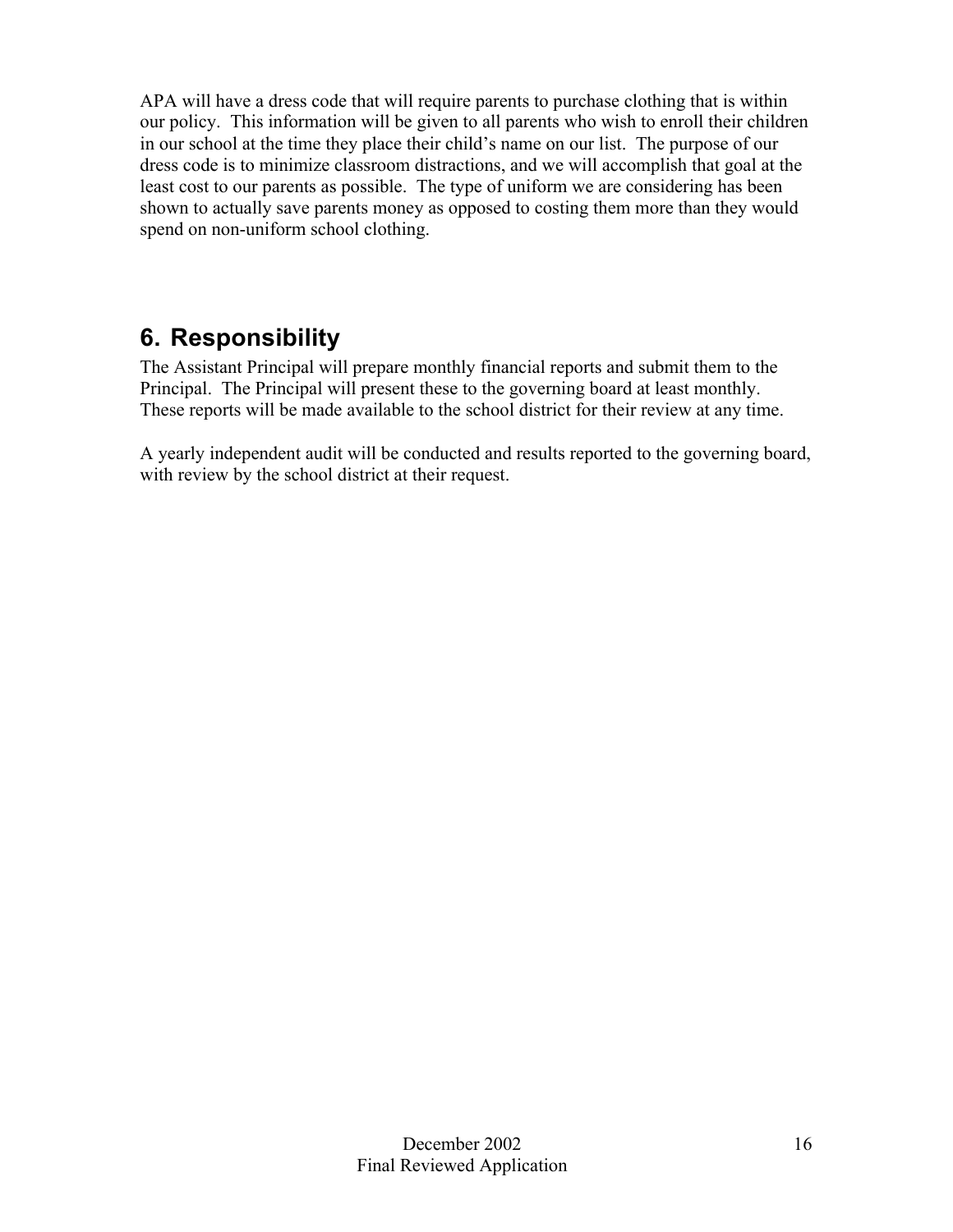## **CHARTER SCHOOL WORKSHEET ESTIMATE ONLY - FY 2003-2004**

| <b>School Name</b>             | <b>American Preparatory Academy</b> |                 |           |           |  |
|--------------------------------|-------------------------------------|-----------------|-----------|-----------|--|
| Estimated ADM (K)              | Special Ed ADM (K)<br>50            | $\overline{2}$  |           |           |  |
| Estimated ADM (1-8)            | 350<br>Special Ed ADM (1-12)        |                 |           | 16        |  |
| Estimated ADM (9-12)           | Number of Teachers<br>0             |                 |           |           |  |
| Special Ed Pre-School          | <b>WPU Value</b><br>0               |                 |           | \$2,116   |  |
|                                |                                     | <b>WPU</b>      |           | Amount    |  |
| Program Name                   | Rate                                | Generated       | Generated |           |  |
| <b>WPU Programs</b>            |                                     |                 |           |           |  |
|                                |                                     |                 |           |           |  |
|                                |                                     |                 |           |           |  |
| Regular WPU                    | 1.0000                              | 377.5000        | \$        | 798,790   |  |
| Class Size Reduction (K-8)     | 0.0922                              | 34.8055         |           | 73,648    |  |
| Local Program                  | 0.0243                              | 9.1733          |           | 19,411    |  |
| Gifted and Talented            | 0.0016                              | 0.6040          |           | 1,278     |  |
| At Risk FT                     | 0.0046                              | 1.7365          |           | 3,674     |  |
| <b>Professional Staff</b>      | 0.0870                              | 32.8425         |           | 69,495    |  |
| Special Ed                     | 1.0633                              | 18.1824         |           | 38,474    |  |
| <b>Self Contained</b>          | 1.0000                              | 17.1000         |           | 36,184    |  |
| Special Ed Pre-School          | 1.2049                              | 0.0000          |           |           |  |
| Career Ladder                  | 0.0510                              | 19.2525         |           | 40,738    |  |
| <b>Applied Technology</b>      | <b>Based on Programs</b>            |                 |           |           |  |
| <b>YIC</b>                     | <b>Based on Programs</b>            |                 |           |           |  |
| <b>Advanced Placement</b>      | <b>Based on Tests Passed</b>        |                 |           |           |  |
| <b>Concurrent Enrollment</b>   | <b>Based on Credits Generated</b>   |                 |           |           |  |
| <b>Total WPU Programs</b>      |                                     | 511.1967        | \$        | 1,081,692 |  |
|                                |                                     |                 |           |           |  |
| <b>Non-WPU Programs</b>        |                                     |                 |           |           |  |
| SS & Retirement                | \$377.25 per WPU                    |                 | \$        | 192,849   |  |
| Exp/Dev                        | \$12.47 per student                 |                 |           | 4,707     |  |
| ETI                            | \$18.85 per student                 |                 |           | 7,116     |  |
| <b>Total Non-WPU</b>           |                                     |                 | \$        | 204,672   |  |
|                                |                                     |                 |           |           |  |
| One Time*                      |                                     |                 |           |           |  |
| <b>Textbooks and Supplies</b>  | \$12.61 per student                 |                 | \$        | 4,760     |  |
| Teacher Materials/Supplies**   | Up to \$175 per teacher             |                 |           | 2,975     |  |
|                                |                                     |                 |           |           |  |
| <b>Total One Time</b>          |                                     |                 | \$        | 7,735     |  |
|                                |                                     |                 |           |           |  |
| <b>Total All State Funding</b> | \$                                  | 1,294,100       |           |           |  |
| <b>Local Levy</b>              | \$288.39                            | Jordan District | \$        | 115,356   |  |
| <b>State Match Local Levy</b>  | \$288.39                            |                 | \$        | 115,356   |  |
| <b>Total State and Local</b>   | \$                                  | 1,524,812       |           |           |  |
| <b>Funding</b>                 |                                     |                 |           |           |  |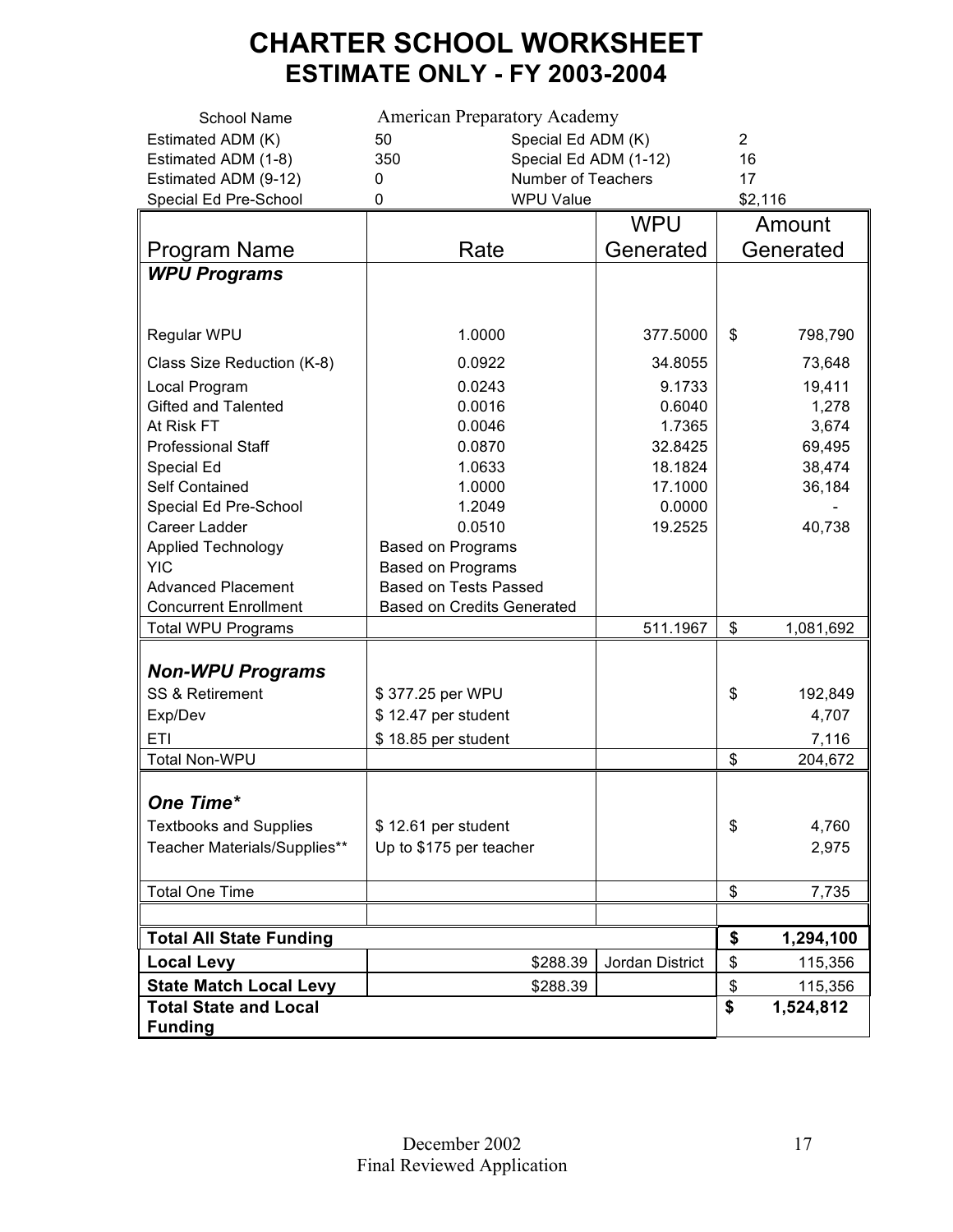| <b>APA 2 Year Projected</b>    | <b>Units</b> | Cost per | <b>Year One</b> | One-Time   | <b>Year Two</b> | One-Time        |
|--------------------------------|--------------|----------|-----------------|------------|-----------------|-----------------|
| <b>Budget</b>                  |              | Unit     |                 | Costs Year |                 | <b>Costs</b>    |
|                                |              |          |                 | One        |                 | <b>Year Two</b> |
| <b>Personnel</b>               |              |          |                 |            |                 |                 |
| <b>Salaries</b>                |              |          |                 |            |                 |                 |
| Director                       |              |          | 50,000          |            | 51,500          |                 |
| <b>Assistant Director</b>      |              |          | 40,000          |            | 41,200          |                 |
| Secretary                      |              |          | 17,280          |            | 17,798          |                 |
| <b>CIS</b>                     |              |          | 35,000          |            | 36,050          |                 |
| Custodian                      |              |          | 17,280          |            | 17,798          |                 |
| Teachers                       | 17           | \$27,000 | 459,000         |            | 472,770         |                 |
| Instructors                    | 12           | \$10,080 | 120,960         |            | 124,589         |                 |
| Art, Music, PE                 | 3            | \$27,000 | 81,000          |            | 83,430          |                 |
| Payroll taxes                  | 0.0765       |          | 56,573          |            | 58,270          |                 |
| Health Insurance               | 37           | \$3,500  | 129,500         |            | 129,500         |                 |
| Retirement                     | 0.034        |          | 27,898          |            | 28,735          |                 |
| <b>Worker's Comp</b>           | 0.0044       |          | 3,610           |            | 3,719           |                 |
|                                |              |          |                 |            |                 |                 |
| <b>Total HR Cost</b>           |              |          | 1,038,101       |            | 1,065,359       |                 |
|                                |              |          |                 |            |                 |                 |
| <b>Instructional Costs</b>     |              |          |                 |            |                 |                 |
| Curriculum                     |              |          |                 | 131,556    | 15,796          |                 |
| Training                       |              |          | 5,000           | 5,000      | 5,000           |                 |
| <b>Art Supplies</b>            |              |          | 3,000           |            | 3,000           |                 |
| <b>PE Equipment</b>            |              |          | 1,500           |            | 1,500           |                 |
| <b>Music Supplies</b>          |              |          | 1,000           |            | 1,000           |                 |
| Testing                        |              |          | 3,800           |            | 3,800           |                 |
|                                |              |          |                 |            |                 |                 |
| Total:                         |              |          | 14,300          |            | 30,096          |                 |
|                                |              |          |                 |            |                 |                 |
| <b>Operating Expenses</b>      |              |          |                 |            |                 |                 |
| Rent (22,000 s.f. bldg)        | 22,000       | \$12.00  | 264,000         | 100,000    | 264,000         | 200,000         |
| Maint, Repairs. Insur.         | 22,000       | \$0.95   | 20,900          |            | 20,900          |                 |
| <b>Utilities</b>               | 22,000       | \$1.50   | 33,000          |            | 33,000          |                 |
| Telephone                      | 12           | 150      | 1,800           |            |                 |                 |
|                                |              |          |                 |            |                 |                 |
| Printing                       |              |          | 10,000          |            | 10,000          |                 |
| Insurance                      |              |          | 5,000           |            | 5,000           |                 |
| <b>Office Supplies</b>         |              |          | 1,000           |            | 1,000           |                 |
| Clinic                         |              |          | 500             |            | 250             |                 |
| Postage                        |              |          | 750             |            | 800             |                 |
| Janitorial Supplies            |              |          | 1,000           |            | 750             |                 |
| <b>Classroom Supplies</b>      | 15           | 250      | 3,750           |            | 3,750           |                 |
| <b>Capital Purchases</b>       |              |          |                 |            |                 |                 |
| Office Furniture/Equip         |              |          |                 | 15,000     |                 |                 |
| Classroom furniture            |              |          |                 | 20,000     |                 |                 |
| Computers                      |              |          |                 | 20,000     |                 | 10,000          |
| <b>Instructional Equipment</b> |              |          |                 | 5,700      |                 | 5,000           |
|                                |              |          |                 |            |                 |                 |
| <b>Contracted Services</b>     |              |          |                 |            |                 |                 |
| Payroll                        |              |          | 2,000           |            | 2,000           |                 |
| Accounting                     |              |          | 500             |            | 500             |                 |
| Legal                          |              |          | 500             |            | 500             |                 |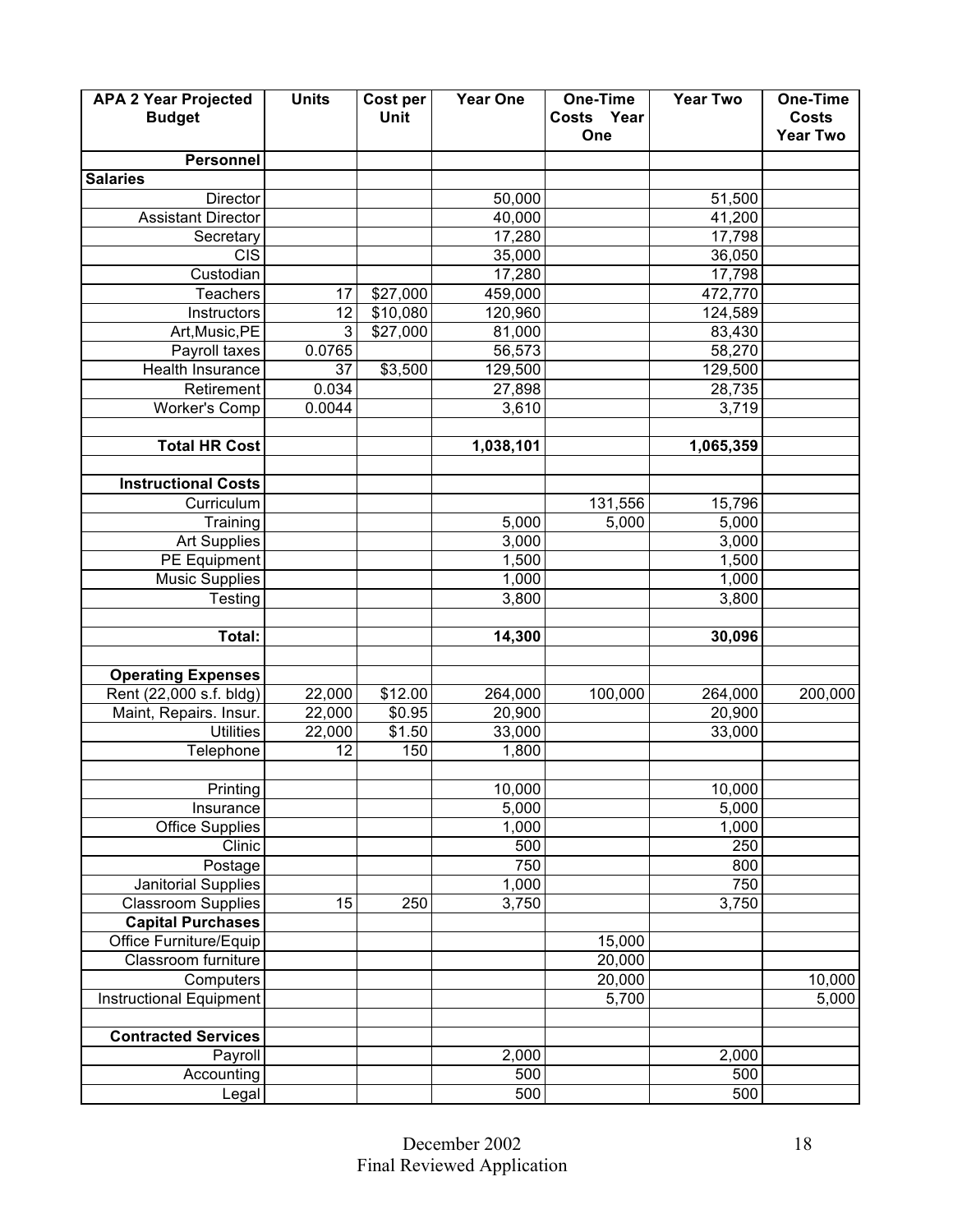| <b>Total Annual Expenses</b> |  | 1,411,401 | 297,256 | 1,468,002    | 215,000 |
|------------------------------|--|-----------|---------|--------------|---------|
|                              |  |           |         |              |         |
| <b>Projected Revenues</b>    |  | 1,524,812 | 300,000 | 1,570,556.36 | 250,000 |
|                              |  |           |         |              |         |
| <b>Budget Over/Short</b>     |  | 113,411   | 2,744   | 102,554      | 35,000  |
| Cumulative Over/Short        |  | 113,411   | 116,155 | 218,709      | 253,709 |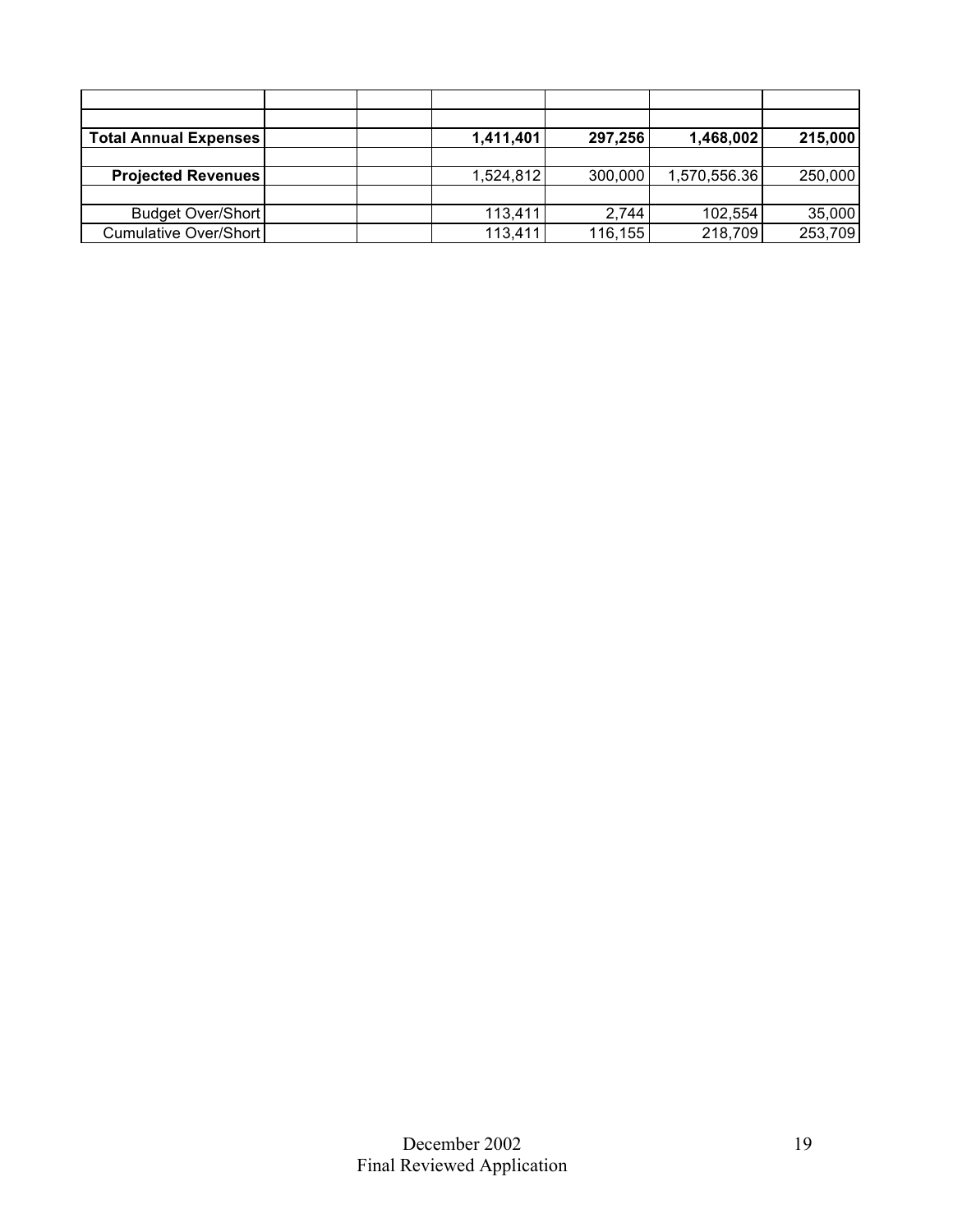## **Support Services**

## **1. Transportation**

APA will provide no transportation for students. Parents are responsible for transporting their students to and from school. The PTO may aid parents in finding appropriate carpool solutions.

### **2. Food Services**

*APA does not plan* to provide food *services on a daily basis*. Students will bring their lunch to school each day.

### **3. Health and Safety**

All health and safety laws and regulations will be met at APA. A custodian will *be hire*d or *contracted* to ensure timely and professional maintenance of our facility. Appropriate safety inspections will be conducted before school begins, and all laws, code, and regulations will be met before students or staff are allowed in the facility. Sufficient funds will be set aside in our budget to allow for regular maintenance and repair of our facility.

American Preparatory Academy shall comply with all District policies and applicable federal and state laws concerning employee welfare, safety and health issues, including, without limitation, the requirements of federal law for a drug-free workplace.

## **4. Emergencies**

Student Injury: All staff will be instructed as to the procedure for student injury, and "red cards" will be posted in classrooms *and public areas* outlining steps to take in case of an injury. Emergency personnel (911) will be notified in the event of any life-threatening injury to a student or staff member.

Student Illness: Each student will have a health record on file in the school office, and a *copy may* be in their teacher's records as well. Any students with chronic or acute illnesses will have their record "flagged" and appropriate training will be given to their teachers and office staff so they may deal with any emergencies that arise. Again, professional emergency personnel will be summoned as needed.

Fire: Regular fire and other emergency drills *will be held as outlined by school district policy* and staff will be trained in procedures for a fire emergency.

Natural Disasters: Staff in-service will cover procedures to be followed in the case of natural disasters. The *school may* have an intercom system wherein the Principal can